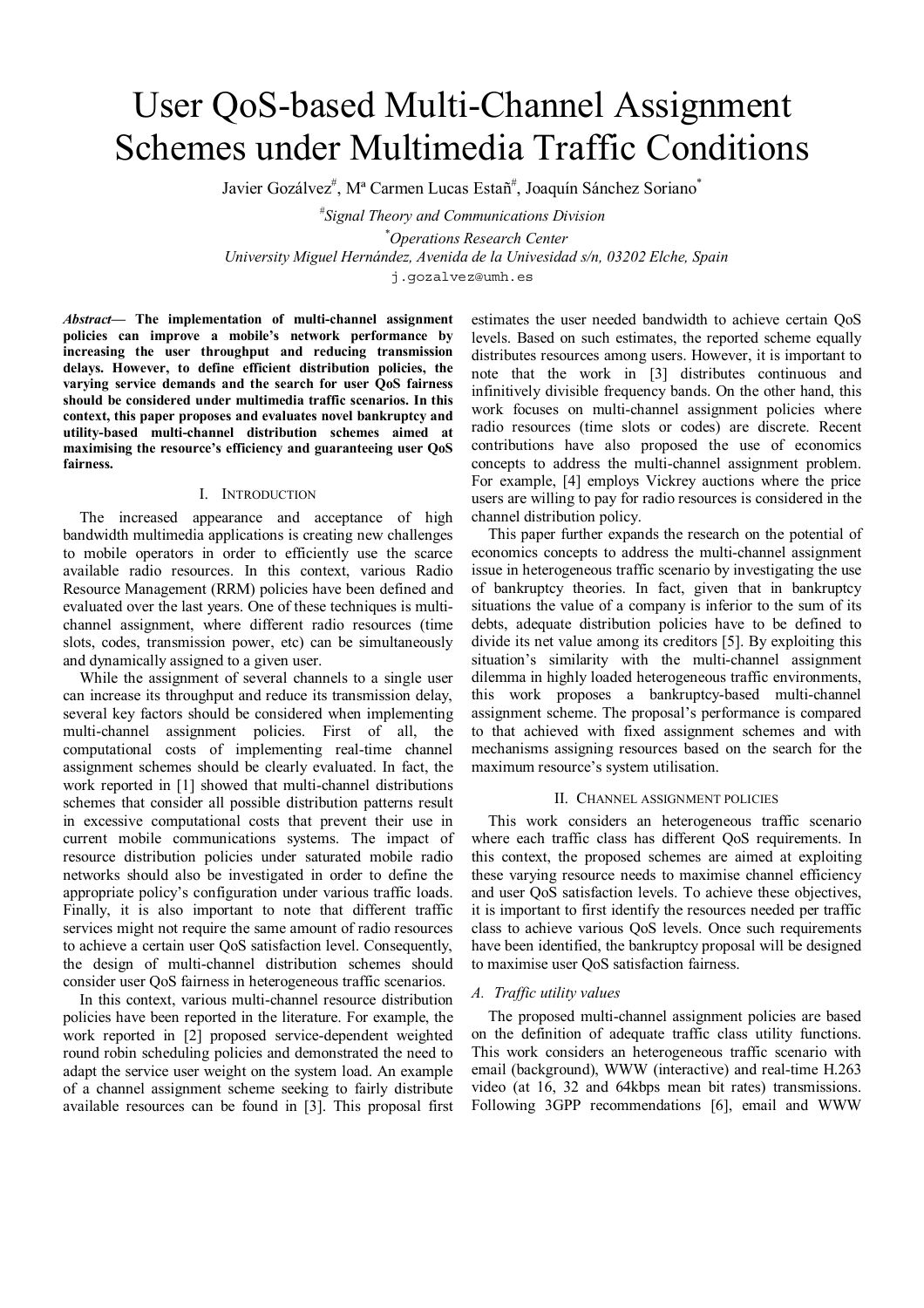transmissions are considered satisfactory if an email or web page is transmitted in less than 4 seconds. Real-time video transmissions are considered satisfactory if video frames are completely transmitted before the next video frame is to be transmitted. The utility functions employed in this work have been established defining minimum, mean and maximum user QoS satisfaction levels (see Table I). These QoS levels are based on user throughput for web and email transmissions, and on the percentage of correctly transmitted frames for realtime video services. The process to define such utility values has been based on extensive system level simulations. Due to space constraints, the paper focuses on the definition of the channel assignment policies rather than on the process followed to define the utility functions used by the policies. However, the results presented in this paper will validate the utility values selected to configure the proposed algorithms.

| TABLEI          |
|-----------------|
| USER OOS LEVELS |

|                            | Min. OoS | <b>Mean QoS</b> | Max. OoS |
|----------------------------|----------|-----------------|----------|
| www                        | 32kbps   | 64kbps          | 128kbps  |
| Email                      | 16kbps   | 32kbps          | 64kbps   |
| $H.263$ video              | 75%      | 95%             | 100%     |
| Established utility values | 0.95/4   | 0.95/2          | 0.95     |

Fig. 1 shows the utility values employed per traffic service and number of radio resources assigned to a user. As it will be later explained, this work is based on the EDGE (Enhanced Data Rate for GSM Evolution) radio interface which allows to assign multiple channels (in this case time slots) to a single user. As a result, the radio resources to be assigned correspond to time slots (TS), and each user can be assigned a maximum eight time slots. It is important to note that EDGE dynamically varies the used transmission mode (modulation and coding scheme) based on the channel quality variations. Given it is not possible to predict beforehand such channel quality variations, the utility values reported in Fig. 1 were obtained considering the use of a fixed EDGE transmission mode (in this case MCS5 which provides a mean bit rate of 22.4kbps per timeslot and is based on 8PSK. This choice was made after extensive EDGE system level simulations that identified MCS5 as the most widely used transmission mode



Fig. 1. Utility values per traffic service and number of assigned TS.

under the considered operating conditions. Although the operating conditions have been maintained in this paper, different system configurations could require the redefinition of the utility values represented in Fig. 1.

It is important to note from Fig. 1 that certain traffic services require more than one time slot to achieve utility values greater than zero. This is the case because the proposed bankruptcy scheme has been designed to try to always guarantee the minimum QoS level defined in Table I, and certain traffic services need more than one time slot to achieve such minimum QoS.

# *B. Discrete CEL (DCELM)*

Several bankruptcy policies have been developed to distribute a limited number of resources among a large number of creditors [5]. An interesting option that could be adapted to guarantee user QoS fairness in mobile radio networks is Constraint Equal Loss (CEL). CEL operation is defined considering a value  $E \in R_+$  that has to be divided among *N* agents whose value is greater than *E*. For each  $i \in N$ ,  $c_i \in R_+$  represents the resource's request by *i*, and  $c \equiv (c_i)_{i \in N}$ the requests vector. In this context, a resources distribution dilemma is denoted by the pair  $(c, E) \in R_+ \times R_+$ , such that  $\Sigma c_i \ge$ *E*. CEL considers that initially each agent has been assigned its maximum resources request. Given that such requests cannot be fulfilled in loaded systems, CEL equally reduces the amount of resources to each agent; a negative number of resources is not a viable solution. The CEL distribution rule can be defined as:  $CEL(c, E) \equiv max\{0, c - \lambda\}$ , where  $\lambda$  is chosen so that *Σmax{0,c-λ}=E*. CEL adds the amount of resources requested per user to achieve maximum user satisfaction and computes the difference between this value and the amount of available radio resources  $\Sigma c_i$ -E. The resulting value is equally divided between the N agents participating in the distribution process  $(\Sigma c_i - E)/N$ , and the result represents the number of resources that each agent will loose given its initial maximum assignments.

To apply the principles of CEL to the mobile multi-channel assignment problem, this work proposes the definition of the Discrete CEL for Mobile radio resources distribution (DCELM) mechanism. DCELM follows the CEL distribution principles but has been designed to distribute resources of discrete nature (time slots for TDMA systems or codes for CDMA). It is important to note that only recently has been addressed the possibility to extend bankruptcy distribution rules to handle discrete resources [7]. However, the work reported in [7] considers utility values that are directly proportional to the number of assigned resources. On the other hand, this work considers a scenario where the relation between utility values and number of assigned resources is not proportional and varies depending on the service class. To the author's best knowledge, this work addresses then for the first time the use of bankruptcy policies to distribute discrete resources considering a variety of user profiles and requests. The CEL policy tries to reduce resources to each user given the use of utility values that are directly proportional to the number of assigned resources. On the other hand, the DCELM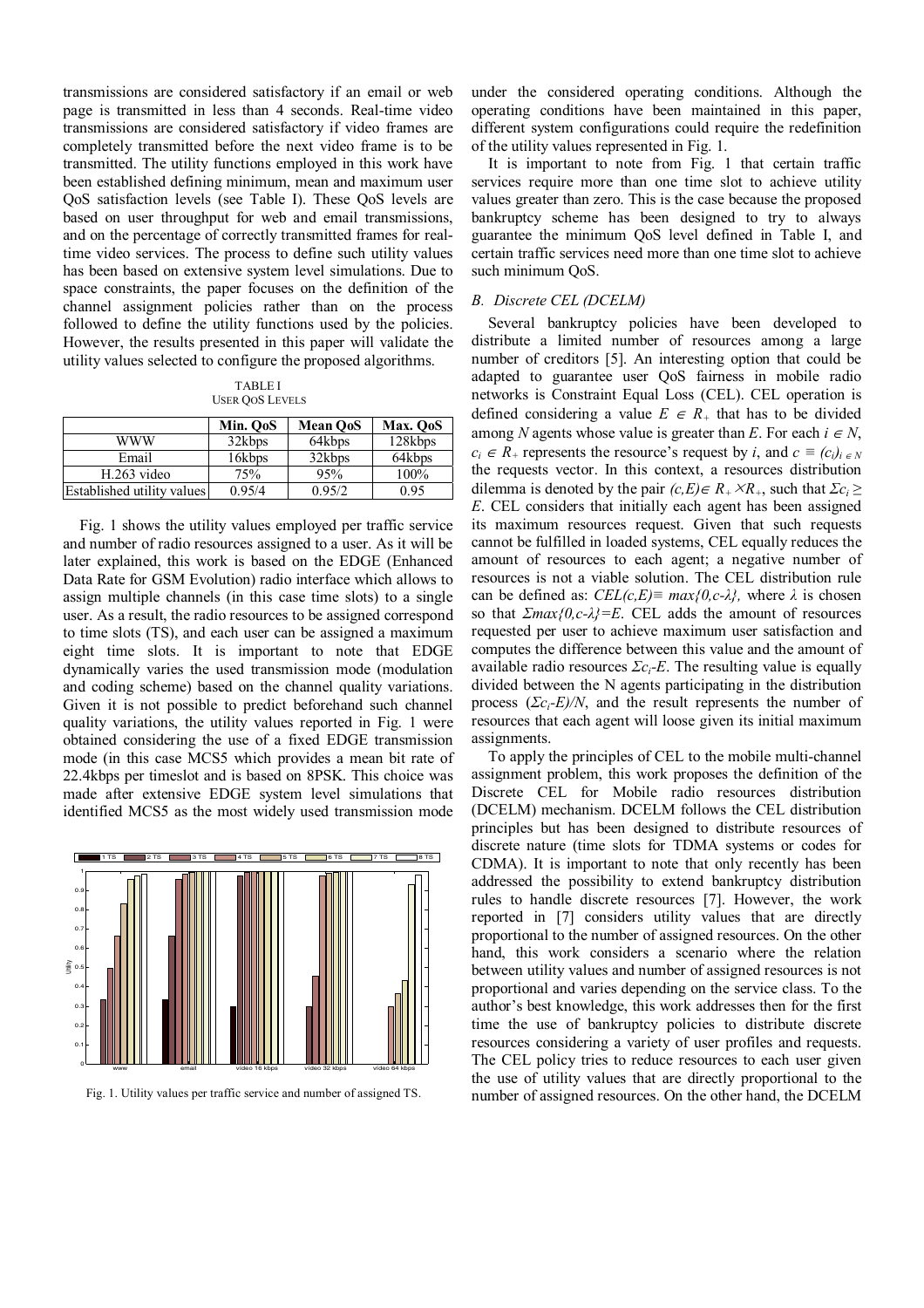proposal is also aimed at trying to obtain equal losses for all users but considering utility values that are not directly proportional to the number of assigned radio resources. This novel approach provides a closer representation of an heterogeneous traffic scenario where each traffic type does not require the same number of resources to achieve the same QoS satisfaction level. The DCELM proposal is based on the normalized utility values reported in Fig. 1 and unassigns radio resources until the total number of assigned radio resources equals the number of available radio resources. Given each service class resources need, DCELM does not equally unassign resources to each user but unassigns resources to achieve equal utility values; to this end, the number of unassign resources might be different to each service class. Radio resources are removed from users with the highest utility values. When different users have the same utility value, the lower priority users loose first the assigned radio resource based on the following service priorities: 64kbps video (higher priority), 32kbps video, 16kbps video, web and email (lower priority).

# *C. MAximum Utility Increase (MAUI)*

To provide a framework to which compare the performance and operation of the DCELM proposal, this work also defines the MAximum Utility Increase (MAUI) scheme. The MAUI proposal assigns each radio resource to the user that will experience the higher utility increase when assigned such radio resource. Consequently, the MAUI proposal is aimed at maximising the global utility values achievable with the available resources. However, it is important that since MAUI considers a sequential resource assignment process it might not provide the highest possible global utility value that could be achieved if all assignment combinations were computed. However, it provides a sub-optimal solution with a reduced computational cost that allows for it potential real implementation.

When applying the DCELM and MAUI proposals, all channels are re-distributed each time a user requests access to the system or a user ends its transmission. Only active realtime video users can maintain their assigned radio resources if those are not higher than the required number to guarantee their minimum QoS satisfaction level. If this is the case, these active users will only maintain the number of resources corresponding to the minimum QoS levels and the remaining resources will be redistributed among competing users. For both schemes, if several users are candidates to receive the same radio resource, these are served based on the previously defined service priorities.

# III. SIMULATION PLATFORM

The performance of the proposed multi-channel assignment policies has been assessed by means of SPHERE (Simulation Platform for HEterogeneous wiREless systems), an advanced heterogeneous system level simulation platform [8]. The platform integrates three advanced system level simulators emulating the GPRS (General Packet Radio Service), EDGE, and HSDPA (High-Speed Downlink Packet Service) radio

technologies. However, this work does not consider heterogeneous networks but is based instead on multi-slot assignments for EDGE. The work could, nevertheless, be extended to address the HSDPA multi-code assignment problem, and even the design of common radio resource management policies in B3G heterogeneous systems.

SPHERE emulates email, WWW and H.263 real-time video transmissions at the packet level, which allows an accurate evaluation of the final user perceived QoS. The simulation platform implements all EDGE transmission modes and models its adaptive radio interface through the use of Link Adaptation (LA). This technique periodically selects the optimum transmission mode for the experienced channel quality conditions. For non real-time services, the transmission mode that maximises the throughput is selected. For real-time services, the algorithm proposed in [9] has been used. Erroneously received data is retransmitted by means of a selective ARQ protocol, for non real-time services; retransmission protocols are deactivated for delay-sensitive real-time services. Table II summarises the simulator's macrocellular downlink system configuration.

TABLE II SYSTEM LEVEL SIMULATION PARAMETERS

| Parameter           | Value                                                                 |
|---------------------|-----------------------------------------------------------------------|
| Simulated cells     | 25                                                                    |
| Cluster size        | 4                                                                     |
| Sectorisation       | $120^{\circ}$                                                         |
| Interfering cells   | 1 <sup>o</sup> and 2 <sup>o</sup> tiers co-channel cells              |
| Cellular radio      | 1 km                                                                  |
| Channels per sector | 8 (1 carrier)                                                         |
| Users per sector    | 16: 5 web, 5 email, 2 video 16kbps, 2<br>video 32kbps, 2 video 64kbps |
| Mobility            | 50 km/h user speed                                                    |
| Pathloss            | COST 231 Hata                                                         |
| Shadowing           | Log-normal with 6dB standard deviation                                |
| Channel selection   | Random                                                                |
| Scheduling          | <b>First Come First Served</b>                                        |
| ARO                 | Window size= 384 RLC blocks                                           |
|                     | ARQ report each 32 RLC blocks                                         |
| Link Adaptation     | Initial LA updating period=60ms                                       |
|                     | LA updating period=100ms                                              |

### IV.PERFORMANCE EVALUATION

The performance of the DCELM and MAUI proposals is compared with static multi-channel assignment schemes defined in Table III. The static assignment policies have been configured to request the resources requested to achieve minimum, mean or maximum user QoS satisfaction levels based on the utility values reported in Fig. 1. When applying a fixed allocation policy, if the number of resources requested by a user is not available, the user will be queued until enough resources are made available. The performance of the various multi-channel distribution policies is evaluated by means of the user satisfaction parameter, which accounts for the percentage of web pages or emails transmitted in less than 4 seconds and the percentage of video frames transmitted before the next frame is to be transmitted.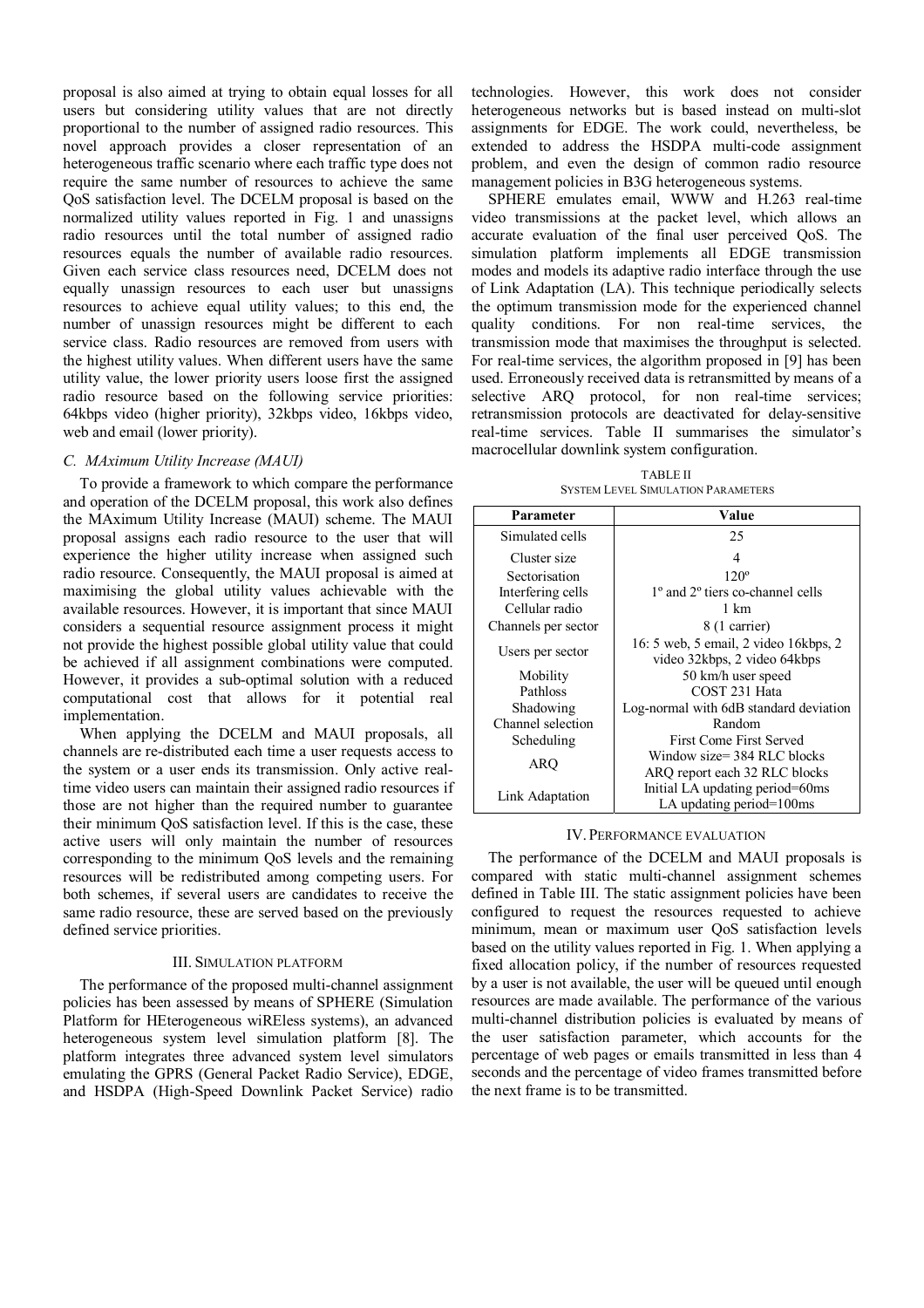TABLE III RADIO RESOURCES FOR STATIC ASSIGNMENT POLICIES

|          | Web | Email | 16kbps<br>video | 32kbps<br>video | 64kbps<br>video |
|----------|-----|-------|-----------------|-----------------|-----------------|
| Min OoS  |     |       |                 |                 |                 |
| Mean OoS |     |       |                 |                 |                 |
| Max OoS  |     |       |                 |                 |                 |

Tables IV and V report the user satisfaction levels that can be achieved with fixed policies and the DCELM and MAUI proposals under the operating conditions defined in Table II. First of all, it is important to note the static multi-channel assignment policies' inefficiency to cope with the user QoS demands, in particular for the most demanding services. On the other hand, the DCELM proposal achieves the higher user satisfaction levels for the most demanding services, that is real-time video users. Table VI shows that nearly all simulated 32 and 64kbps video transmissions were assigned radio resources at each channel distribution round. This percentage is reduced as the channel resources demand increases and the service priority is reduced. This is the case because the DCELM proposal initially assigns to all users the resources corresponding to their maximum demand and then unassign resources to users experiencing the higher utility values. With DCELM, the users with higher probabilities to retain radio resources are those that achieve lower utility values with those resources. Also, when users that require more than one radio resource to achieve a non null utility value are unassigned one of these resources they will obtain a null utility value. Following the DCELM principle, these users will not be unassigned the remaining resources until the rest of users experience a null utility value. While this behaviour will result in a more spread channel distribution, such distribution does not guarantee to achieve the minimum QoS levels. Also, users requiring only one radio resource will be those that first loose the assigned resources, which partly explains the poor performance for email and 16kbps video users. With DCELM, users can also receive a number of resources below to their minimum QoS threshold in high system loads, such as those emulated in this paper and resulting in low user throughputs and increased transmission durations. High transmission durations result in a high number of competing users at each channel distribution round. As a result, lower prioritised services (such as email) are rarely served.

To overcome the original DCELM limitations, a modified version has been implemented to optimise the use of radio resources assigned to users requiring more than one channel to achieve a non null utility value. The modified DCELM's operation is similar to the original DCELM, except that when resources need to be unassign to a user experiencing its minimum utility value instead of unassigning only one resource following the original DCELM process, all resources are unassigned and distributed users. With this approach, instead of sparsely assigning resources to competing users, resources are assigned trying to at least always guarantee the minimum user QoS satisfaction level. In fact, avoiding the assignment of radio resources that don't guarantee the minimum QoS levels, results in a better, and more uniform, QoS performance for the most demanding users (Table V). The improved modified DCELM behaviour with regards to DCELM is due to the fact that the modified DCELM approach assigns a number of radio resources per service class that better matches the minimum user demands reported in Fig. 1. The results shown in Tables IV and VI actually prove that the modified DCELM proposal obtains higher real-time satisfaction levels despite serving a lower percentage of realtime users, which proves the important effect of the implemented multi-channel distribution policies.

TABLE IV STATIC POLICIES USER SATISFACTION (%)

|              | Min OoS | <b>Mean QoS</b> | Max OoS |
|--------------|---------|-----------------|---------|
| Web          | 79.38   | 79.99           | 76.32   |
| Email        | 66.05   | 77.22           | 70.59   |
| 16kbps video | 74.88   | 81.11           | 43.42   |
| 32kbps video | 57.17   | 38.22           | 23.20   |
| 64kbps video | 25.93   | 993             | 22.11   |

TABLE V DCELM AND MAUI USER SATISFACTION (%)

|              | <b>DCELM</b> | Mod. DCELM | <b>MAUI</b> |
|--------------|--------------|------------|-------------|
| Web          | 57.48        | 53.20      | 45.01       |
| Email        | 15.09        | 14.90      | 91.12       |
| 16kbps video | 63.71        | 86.25      | 99.94       |
| 32kbps video | 79.64        | 87.41      | 81.79       |
| 64kbps video | 83.65        | 87.23      | 85.48       |

The results illustrated in Tables V and VIII show that the MAUI proposal can significantly improve the performance except for web services. This is due to the fact that the MAUI allocation process is quite conditioned by the defined utility functions. At the beginning of each distribution round most users will begin with an utility value equal to zero, except for previously active video users that maintain their assigned radio resources. MAUI will then allocate each resource to the user that will experience higher utility increases. Consequently, users requiring only one channel to obtain a non-null utility value (minimum QoS level) are those that are firstly served. This explains the improved MAUI email and 16kbps video performance. After email and 16kbps video users are served, users are assigned resources following the previously established service priorities, which explains the web poorer performance. For such services, a relaxed QoS satisfaction definition could significantly improve the performance statistics given that 62.09% of web transmissions could be handled less than 6 seconds and 72.33% in less than 8 seconds. Shown in Table VIII, MAUI tends to allocate very high number of resources to very few simultaneous active users. Although this might result in a less instantaneously fair distribution, what is important is not that resources are fairly distributed but that user perceived QoS is fairly distributed. By assigning a significant amount of resources to a single user, MAUI increases the user's throughput and reduces its transmission time, which allows quickly freeing the resources and burstly serving a new user.